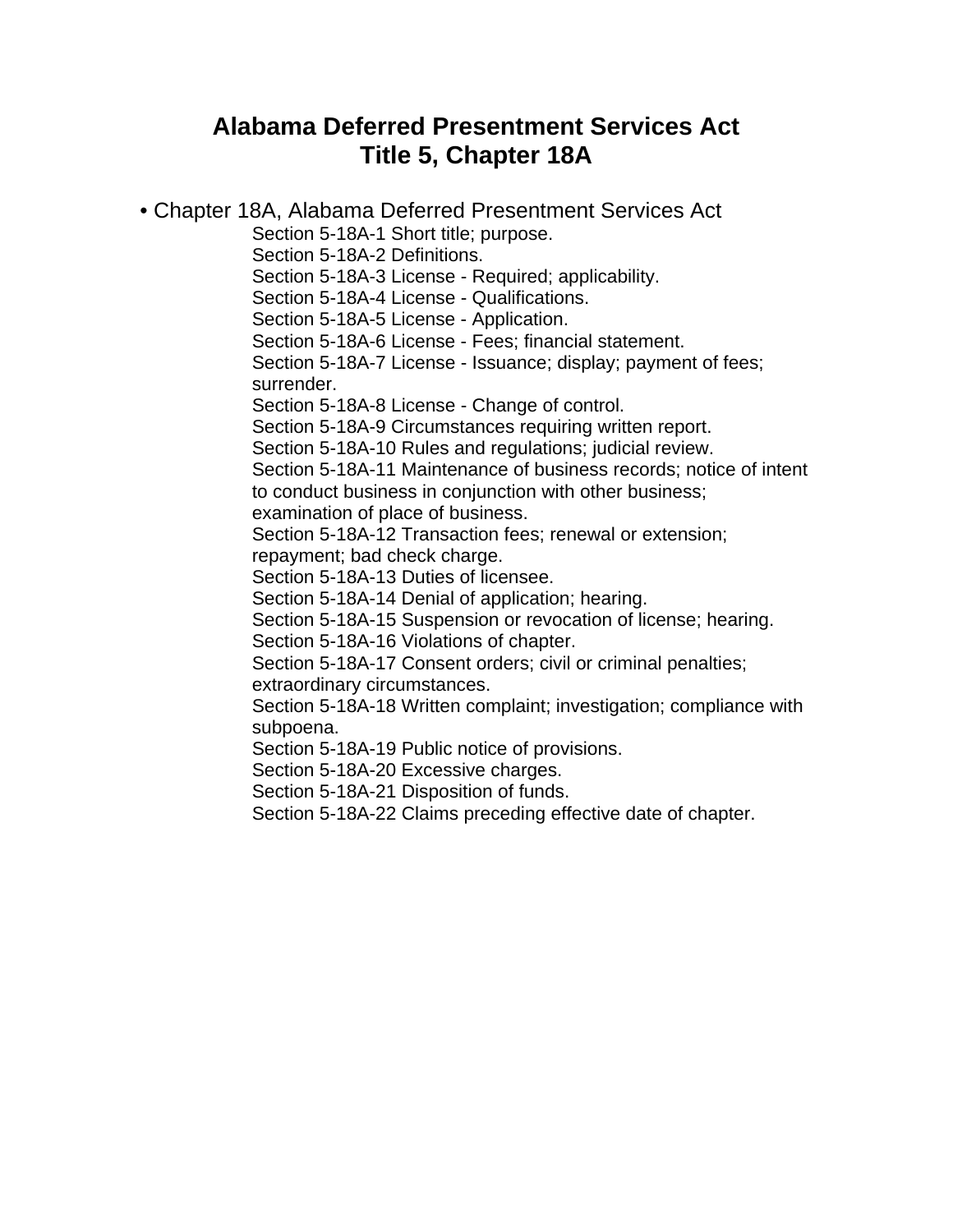Chapter 18A, Alabama Deferred Presentment Services Act

# **Section 5-18A-1 Short title; purpose.**

This chapter shall be known and may be cited as the "Deferred Presentment Services Act." The purpose of this chapter is to protect consumers who enter into short-term cash advances from abuses that occur in the marketplace. This chapter shall be liberally construed to effectuate its purpose as a consumer protection statute.

(Act 2003-359, p. 992, §1.)

#### **Section 5-18A-2 Definitions.**

As used in this chapter, the following terms shall have the following meanings:

(1) CHECK. A debit authorization or a check signed by the maker and made payable to a person licensed under this chapter.

(2) CONTINUOUS TRANSACTION. To extend a deferred presentment transaction with the same account without redemption in full with cash or guaranteed funds.

(3) DEFERRED PRESENTMENT SERVICES. A transaction pursuant to a written agreement involving the following combination of activities in exchange for a fee:

a. Accepting a check or authorization to debit a checking account and, in connection with that acceptance, advancing funds to the checking account holder.

b. Holding the check or authorization to debit checking account for a period of time prior to payment or deposit.

(4) DEPARTMENT. The State Banking Department.

(5) LICENSEE. A person licensed to provide deferred presentment services pursuant to this chapter.

(6) PERSON. An individual, group of individuals, partnership, association, corporation, or any other business unit or legal entity.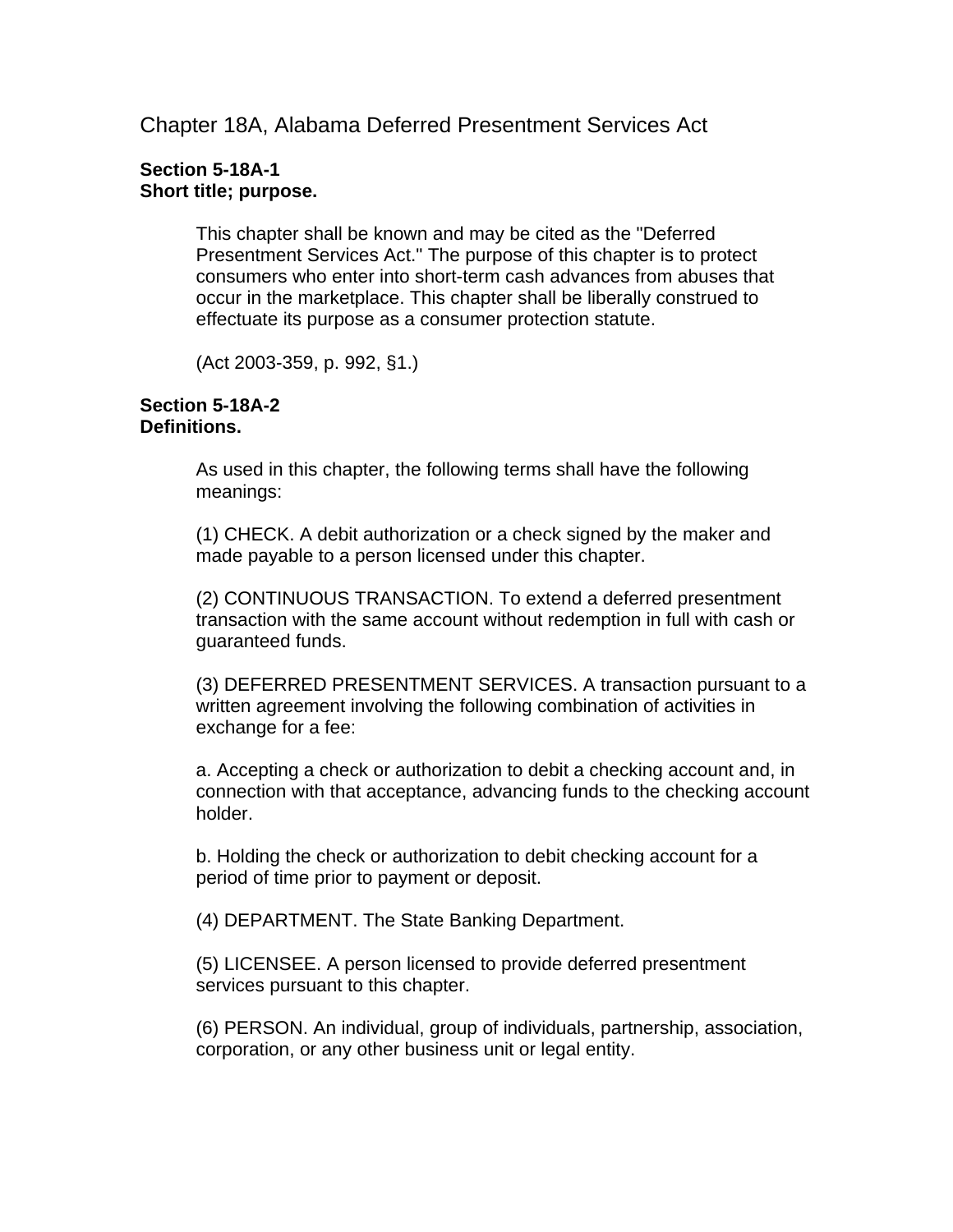(7) ROLLOVER. Any deferred presentment transaction where the transaction is not paid in full and the licensee agrees to allow the customer to pay the fee only for a new deferred presentment transaction.

(8) SUPERVISOR. The Supervisor of the Bureau of Loans or his or her designee.

(Act 2003-359, p. 992, §2.)

# **Section 5-18A-3 License - Required; applicability.**

(a) On or after January 1, 2004, no person shall engage in the business of deferred presentment services without having first obtained a license from the supervisor. A separate license shall be required for each location from which the business is conducted.

(b) Trust companies, life insurance companies, and federally constituted agencies shall be exempt from licensing under this chapter. Notwithstanding anything to the contrary in this chapter, this chapter shall not apply to any of the following entities, and each of these entities shall be exempt from this chapter: Banks, credit unions, savings associations, savings banks, and thrift institutions organized pursuant to the laws of this state or any other state or the laws of the United States and any parent of any of the foregoing entities.

(c) This chapter shall have no application to persons who do not engage in deferred presentment services.

(Act 2003-359, p. 992, §3.)

#### **Section 5-18A-4 License - Qualifications.**

(a) Each applicant for a license shall satisfy all of the following requirements to qualify for a license:

(1) Have a financial statement showing that the applicant has at least twenty thousand dollars (\$20,000) in unencumbered cash assets or its equivalent available for each location of the business prepared in accordance with standard accounting practices and procedures.

(2) Have no record on the part of the applicant, any director, officer, or shareholder owning more than 25 percent of the applicant, of any court findings of fraud or any official suspension or removal by any agency or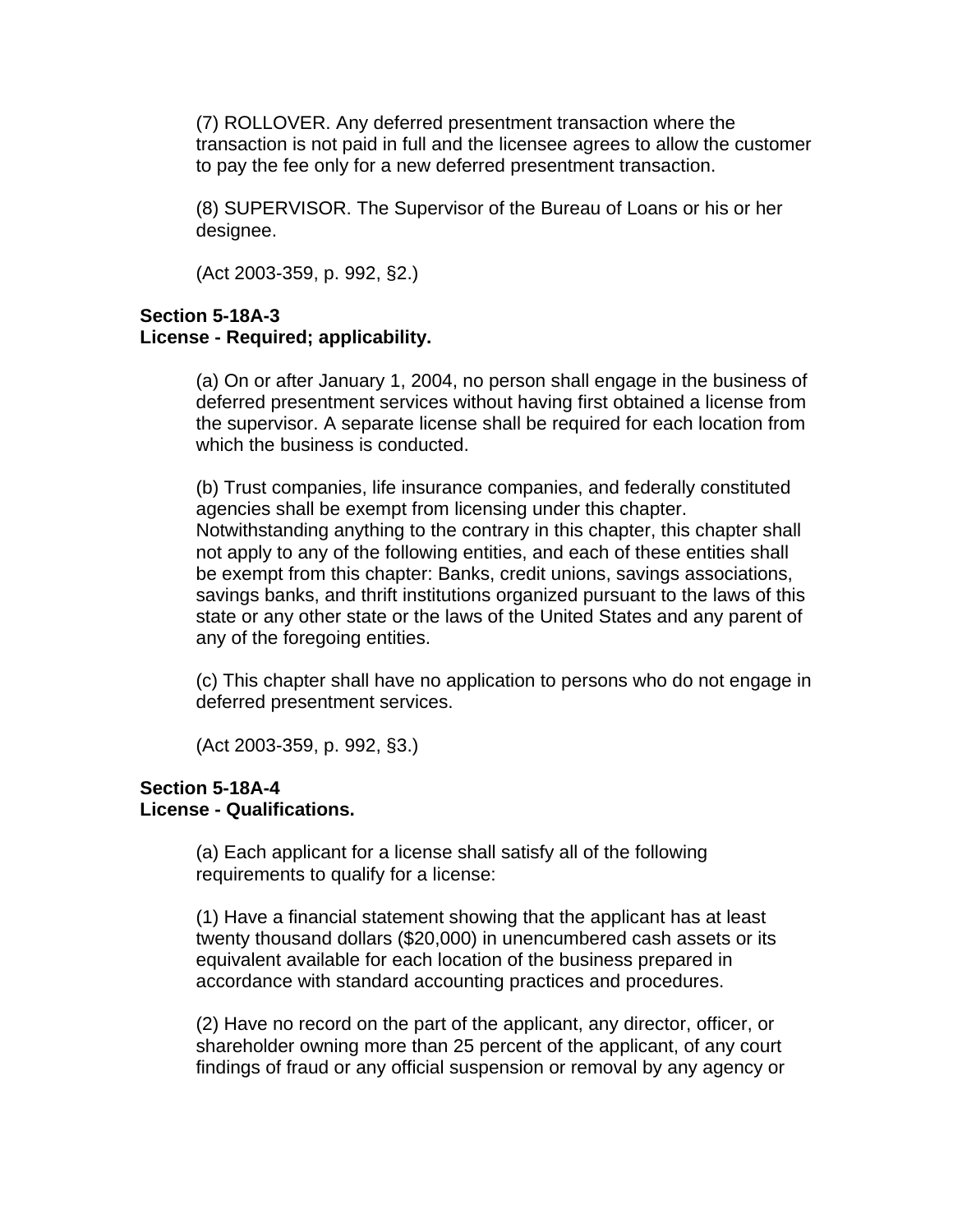department of the United States or any state from participation in the conduct of any lending, deferred presentment, or related business.

(3) Have no record of a conviction of a felony or an offense involving breach of trust, fraud, or dishonesty in any jurisdiction or a history of acting as a beneficial owner for an individual who has been convicted of a felony or an offense involving breach of trust, fraud, or dishonesty in any jurisdiction.

(b) The requirements set forth in this section shall be continuing in nature.

(Act 2003-359, p. 992, §4.)

# **Section 5-18A-5 License - Application.**

Each application for a license shall be in writing and under oath to the supervisor, in a form prescribed by the supervisor, and shall include the legal name, residence, business address, and telephone number of the applicant. If the applicant is a partnership, association, or corporation, the application shall include the name and address of every member, officer, and director.

(Act 2003-359, p. 992, §5.)

# **Section 5-18A-6 License - Fees; financial statement.**

Each application for a license shall be accompanied by all of the following:

(1) A nonrefundable license fee of five hundred dollars (\$500) for each location, office, or branch at which the applicant conducts business. The license fees are subject to increase by the supervisor through regulation.

(2) A nonrefundable application investigation fee of one hundred dollars (\$100).

(3) A financial statement meeting the requirements of subdivision (1) of subsection (a) of Section 5-18A-4.

(Act 2003-359, p. 992, §6.)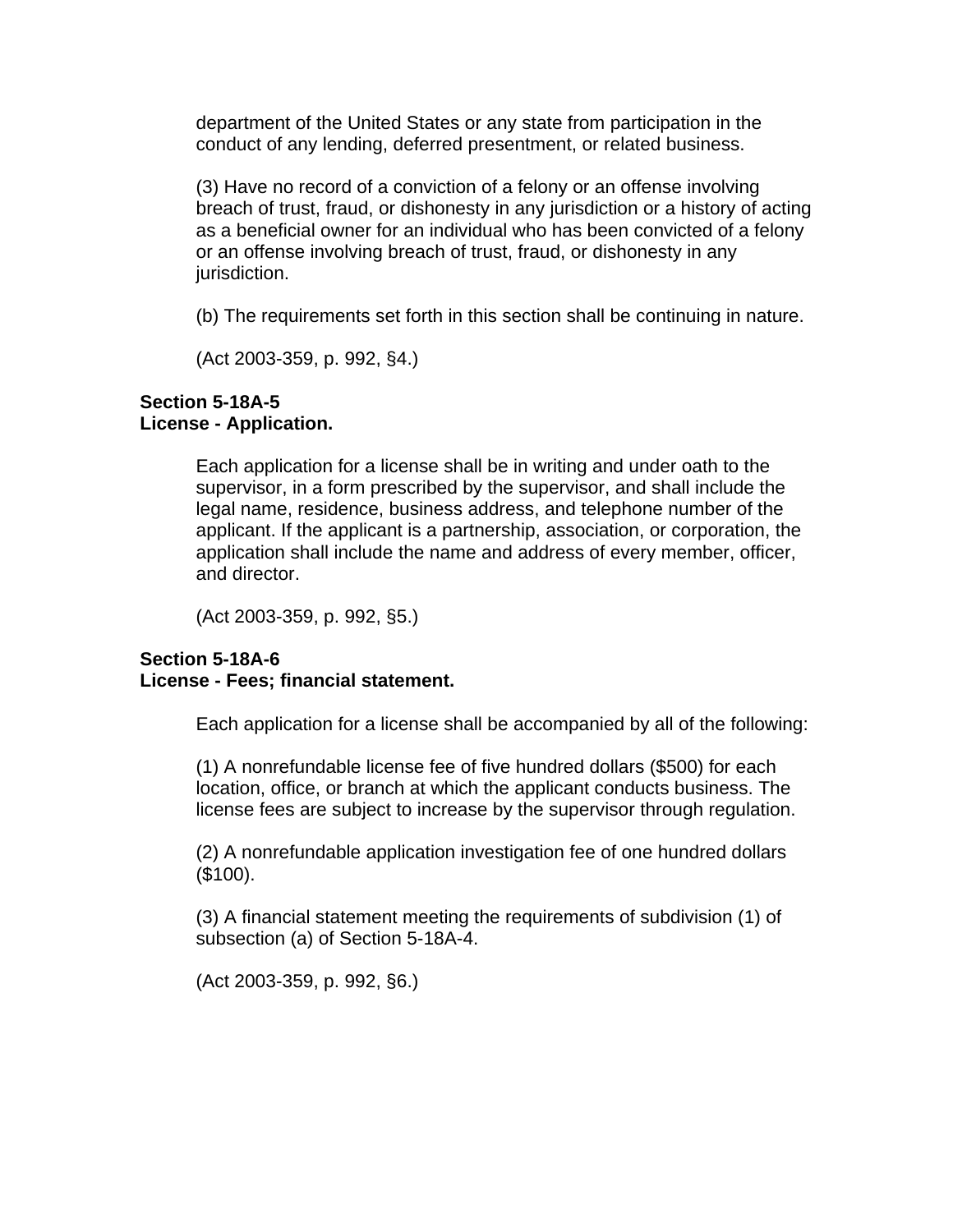# **Section 5-18A-7 License - Issuance; display; payment of fees; surrender.**

(a) Upon the filing of an application in the form prescribed by the supervisor, accompanied by the fee and documents required pursuant to Section 5-18A-6, the supervisor shall investigate to ascertain whether the qualifications prescribed by Section 5-18A-4 have been satisfied. If the supervisor finds that the qualifications have been satisfied, and approves the documents, the supervisor shall issue to the applicant a license to engage in deferred presentment services business in Alabama. A request shall be either granted or denied within 90 days of receipt. If permission is denied, the applicant for licensure shall have the right to an administrative hearing within 60 days of the denial, if requested, and the right to appeal pursuant to rules promulgated by the supervisor.

(b) The license shall be kept conspicuously posted in the place of business of the licensee and shall not be assignable or transferable or removed to another location without permission of the supervisor.

(c) The annual license fee required in subdivision (1) of Section 5-18A-6 for each office, branch, or place of business of the licensee shall be due on January 1 of each year and shall be valid for a one-year period ending the following December 31. License fees shall be delinquent on February 1 of each year and there shall be a penalty of 10 percent for each month or portion thereof that the licensee is delinquent in the payment of a license fee. All license fees and investigation fees collected pursuant to this chapter shall be paid into the special fund created pursuant to Section 5-2A-20, and shall be used in the supervision and examination of licensees.

(d) A licensee may voluntarily surrender its license to the supervisor; however, the licensee shall not be entitled to receive a refund of any license fees previously paid. Upon surrender of a license, the licensee shall immediately make available to the supervisor all books, records, and papers required to be created and maintained pursuant to this chapter or rule or regulation promulgated hereunder.

(Act 2003-359, p. 992, §7.)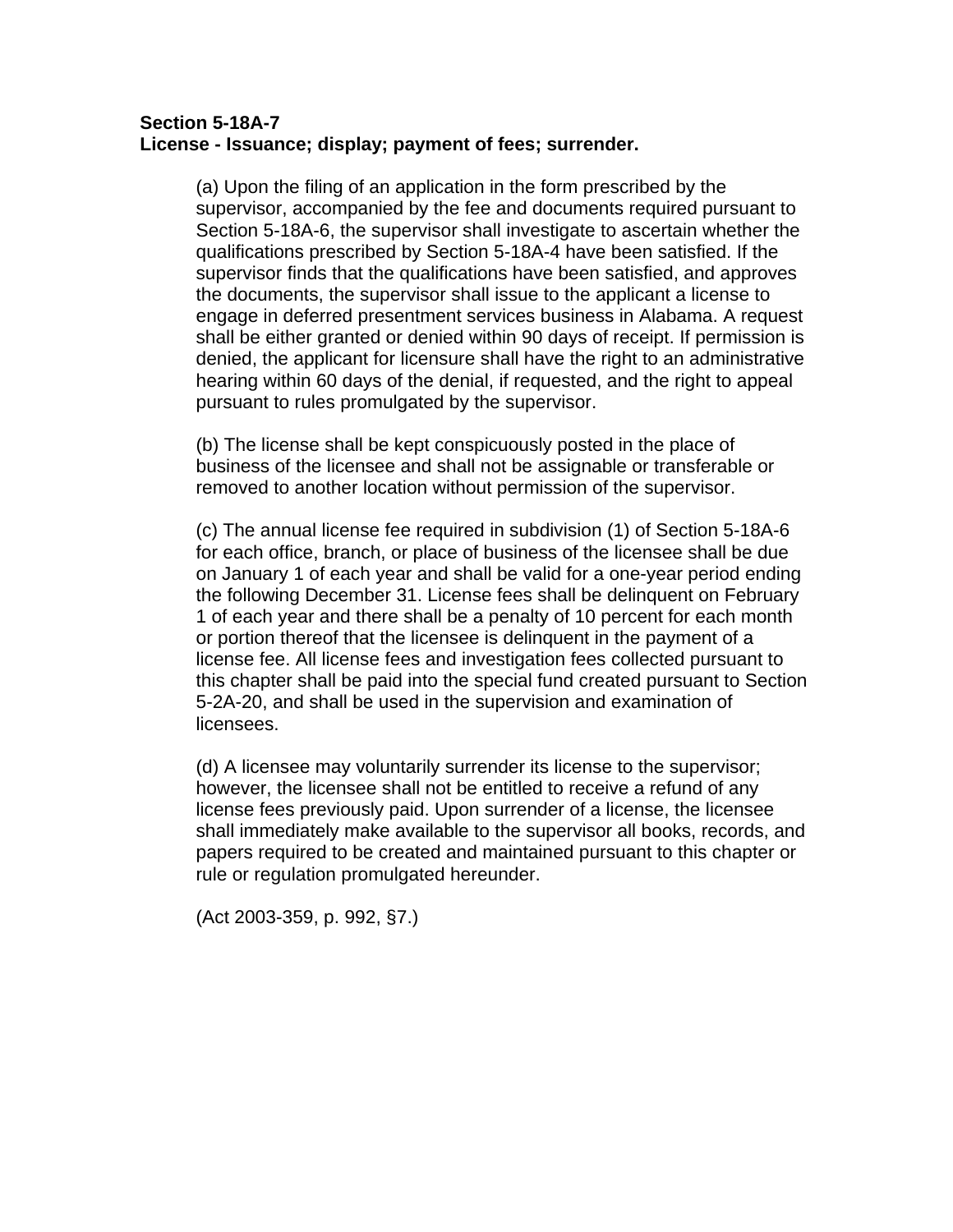# **Section 5-18A-8 License - Change of control.**

The prior written approval of the supervisor shall be required for the continued operation of a deferred presentment services business whenever a change in control of a license is proposed. Control in the case of a corporation shall mean direct or indirect ownership, or the right to control 25 percent or more of the voting shares of the corporation, or the ability of a person to elect a majority of the directors or otherwise effect a change in policy. Control in the case of any other entity shall mean the ability to change the principals of the organization, whether active or passive. The supervisor may require any information deemed necessary to determine whether a new application is required.

(Act 2003-359, p. 992, §8.)

# **Section 5-18A-9**

# **Circumstances requiring written report.**

Within 15 days of the occurrence of any one of the following events, a licensee shall file a written report with the supervisor describing the event and its expected impact on the activities of the licensee in this state:

(1) The filing for bankruptcy or reorganization by the licensee.

(2) The institution of revocation or suspension proceedings against the licensee by any state or governmental authority and subsequently the outcome of such proceeding.

(3) The denial of a license to engage in the deferred presentment services business by any state or governmental authority.

(4) Any felony indictment of the licensee or any of its directors, officers, or principals.

(5) Any felony conviction of the licensee or any of its directors, officers, or principals.

(6) All other events as the supervisor may determine and identify by regulation.

(Act 2003-359, p. 992, §9.)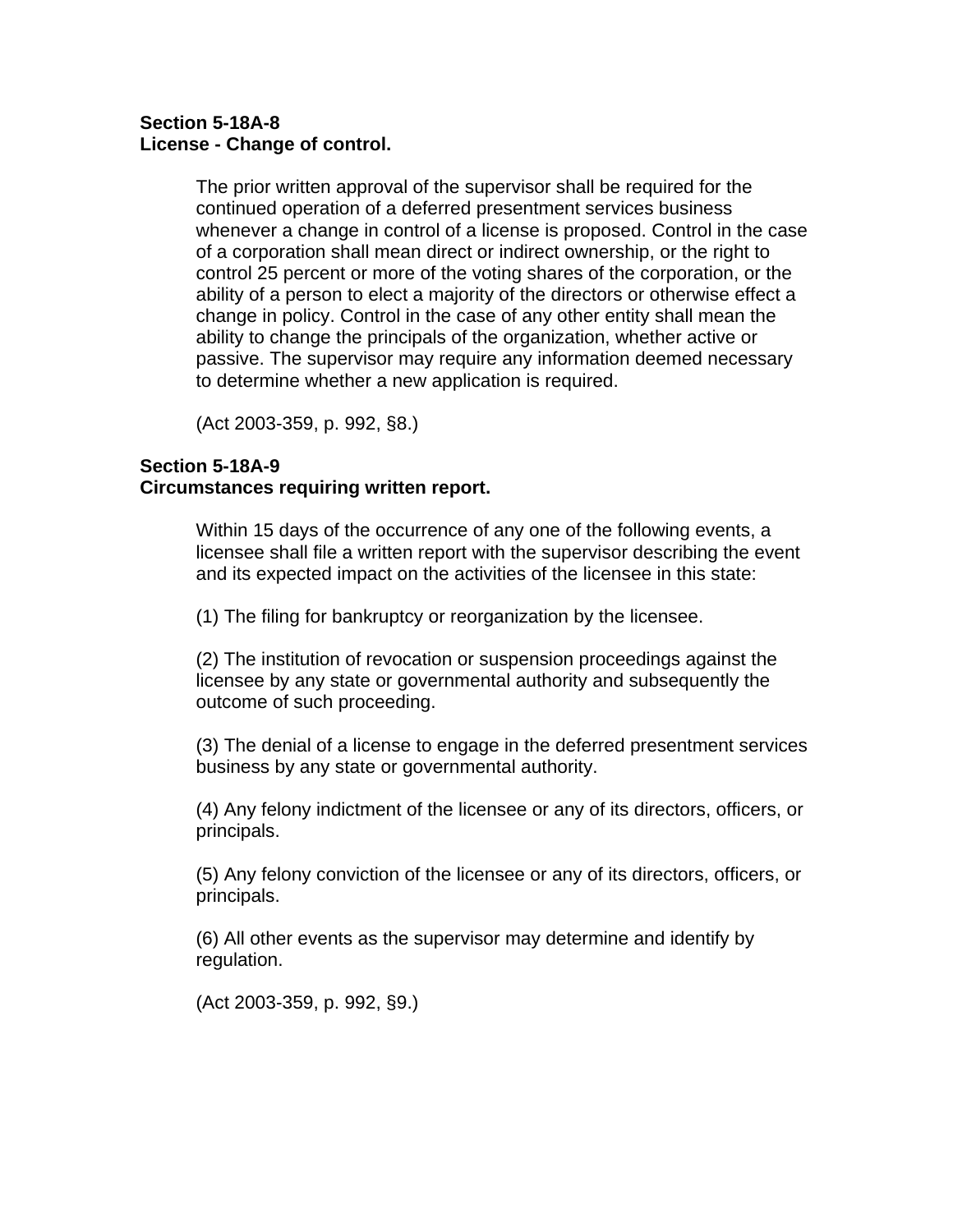# **Section 5-18A-10 Rules and regulations; judicial review.**

(a) The supervisor may promulgate reasonable rules and regulations for the implementation, administration, execution, and enforcement of this chapter.

(b) Prior to adoption, amendment, or repeal of any regulation, the supervisor shall give at least 35 days' notice of its intended action by filing notice of intended action with the Legislative Reference Service for publication in the Alabama Administrative Monthly. The date of publication in the Alabama Administrative Monthly shall constitute the date of notice. The notice shall include a statement of either the terms or substance of the intended action or a description of the subject and issues involved, shall specify a notice period ending not less than 35 days nor more than 90 days from the date of the notice, during which period interested persons may present their views thereon, and shall specify the place where, and the manner in which interested persons may present their views thereon.

(c) All interested persons shall have a reasonable opportunity to submit data, views, or arguments, orally or in writing. The supervisor shall consider all written and oral submissions respecting the proposed regulation. Upon adoption of a regulation, the supervisor, if conflicting views are submitted on the proposed regulation and if requested in writing to do so by an interested person prior to adoption, shall issue a concise statement of the principal reasons for and against its adoption, incorporating therein its reasons for overruling any considerations urged against its adoption.

(d) Notwithstanding any other provisions of this chapter to the contrary, if the supervisor finds that action is required by or to comply with a federal statute or regulation which requires adoption of a regulation upon fewer than 35 days' notice and states in writing his or her reasons for that finding, the supervisor may proceed without prior notice or hearing or upon any abbreviated notice and hearing that he or she finds practicable, to adopt an emergency regulation. The regulation shall become effective immediately, unless otherwise stated therein. The regulation may be effective for a period of not longer than 120 days unless within such time the supervisor complies with the procedures set forth in subsections (b) and (c). The adoption of the same or substantially similar regulation following the procedures set forth in subsections (b) and (c) at any time is not limited by the adoption of a regulation following the emergency regulation procedure set forth in this subsection.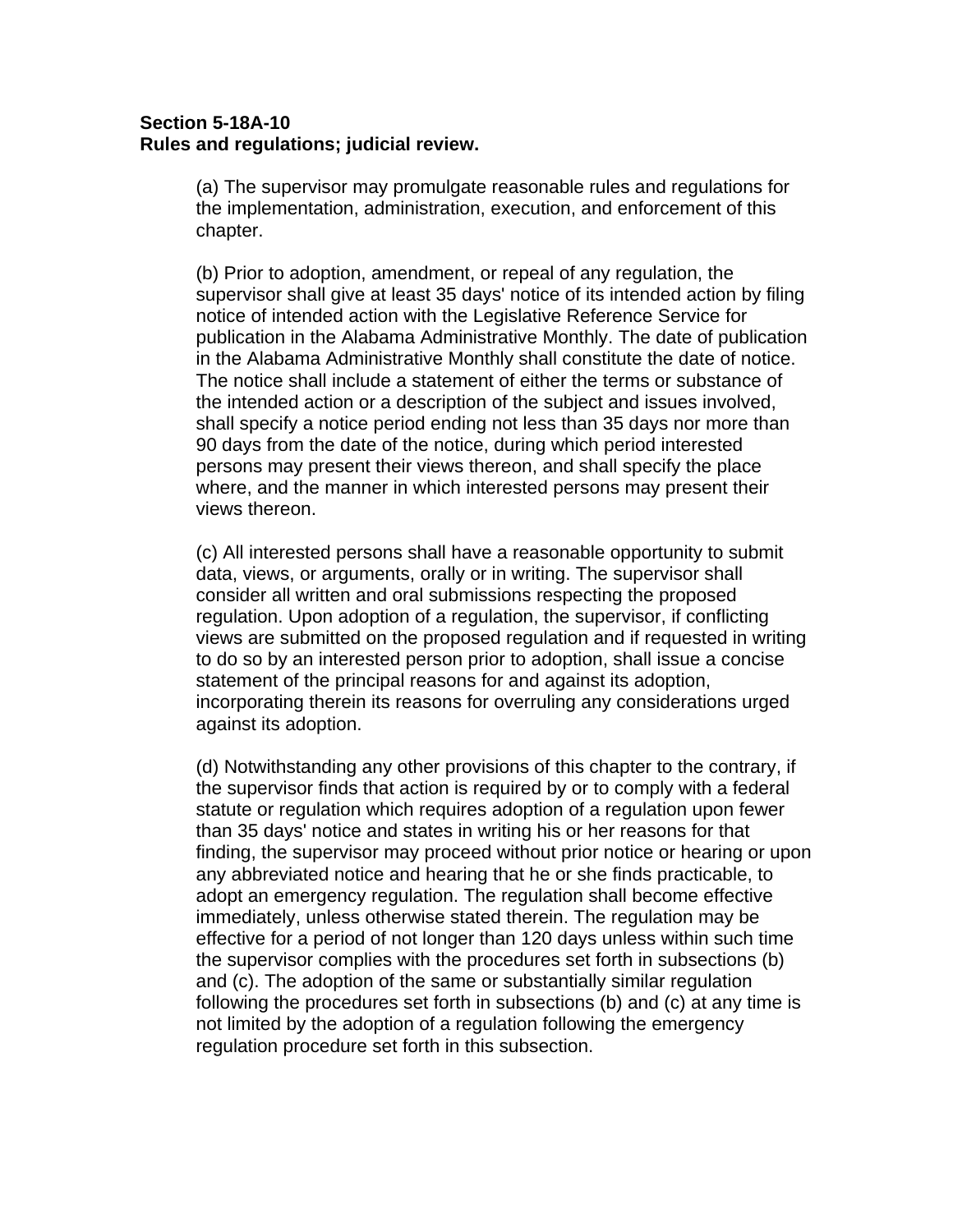(e) A person who has exhausted all administrative remedies available within the department, other than rehearing, and who is aggrieved by the final decision of the supervisor with respect to a regulation, is entitled to judicial review under this chapter. All proceedings for a review shall be instituted by filing of notice of appeal or review and a cost bond with the supervisor to cover the reasonable costs of preparing the transcript of the proceeding under review, unless waived by the supervisor or the court on a showing of substantial hardship. The notice of appeal and cost bond shall be filed within 42 days after the date the supervisor issued the final regulation. The appeal shall be filed pursuant to Title 6. The regulation shall be in effect pending the outcome of any appeal unless the supervisor stays the effective date of regulations.

(f) A licensee acting in reasonable reliance upon any written opinion or regulation promulgated by the supervisor or a decision of an appellate court of this state shall be presumed to have acted in accordance with applicable law, notwithstanding that after such act has occurred, the regulation is amended, rescinded, or determined by judicial or other authority to be incorrect or invalid for any reason or the particular judicial decision is reversed or modified.

(Act 2003-359, p. 992, §10.)

#### **Section 5-18A-11**

#### **Maintenance of business records; notice of intent to conduct business in conjunction with other business; examination of place of business.**

(a) Each licensee shall keep and use in its business any books, accounts, and records that the supervisor may require to carry into effect this chapter and the administrative regulations issued hereunder. If a licensee operates any other business licensed by the department, a deferred presentment services business shall be accounted for separately from any other business licensed by the department. Each licensed business shall maintain separate business records.

(b) No licensee shall conduct the business of making deferred presentment transactions under this chapter within any office, suite, room, or place of business in which any other business except check cashing or a business conducted pursuant to Chapter 19A is solicited or engaged in or in association or conjunction with any other business until 15 days' written notice of an intention to do so has been given the supervisor. Upon receipt of written notification, the supervisor may investigate the facts and, if he or she finds that the character of the licensee and the nature of the other business warrant belief that such conduct of business would conceal violation or evasion of this chapter or of regulations lawfully made hereunder, he or she shall enter an order directing the licensee to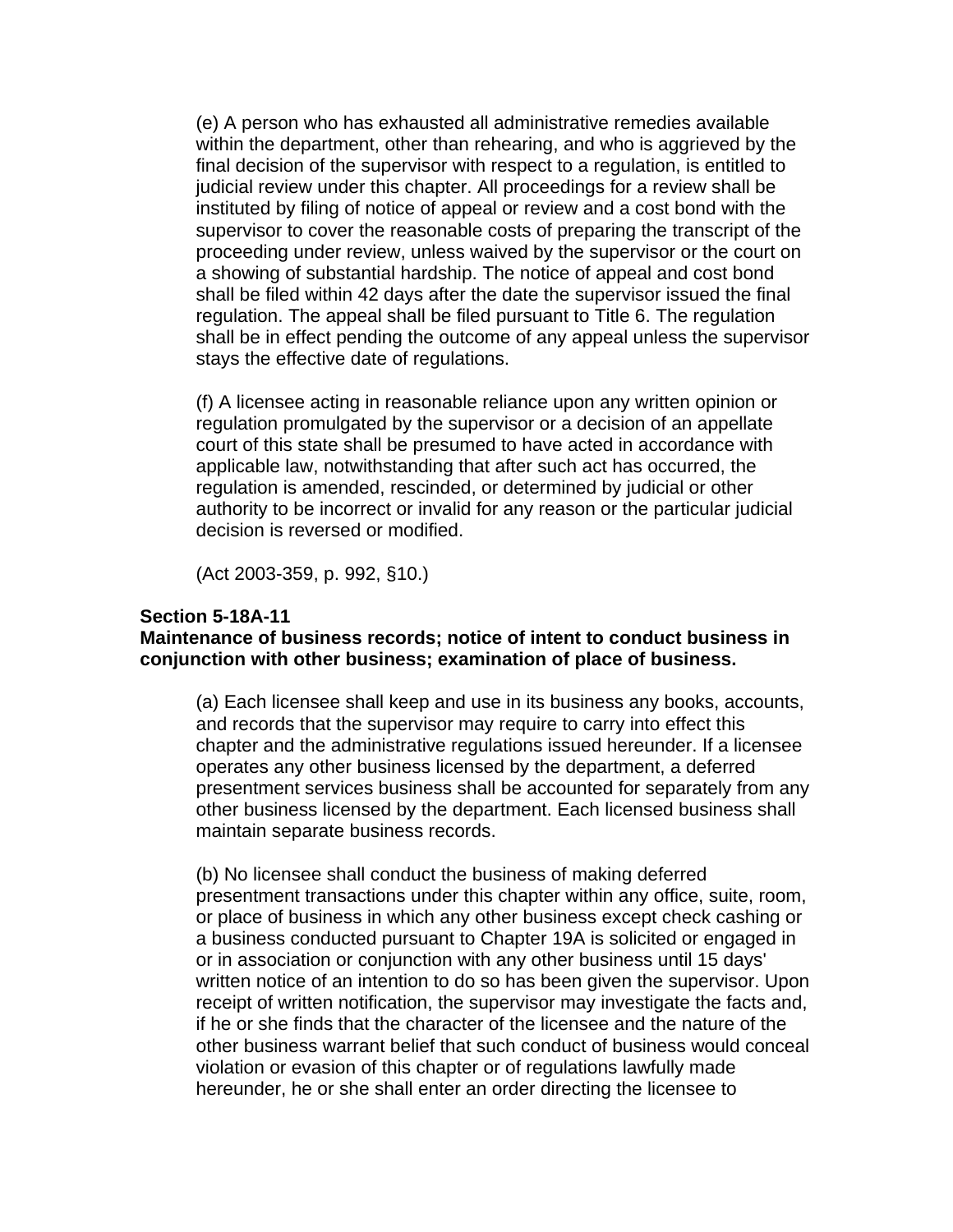discontinue the other business. The order shall be entered in the manner specified in and subject to the provisions of Section 5-18A-7.

(c) For the purpose of determining compliance with this chapter, the supervisor may, at any reasonable time, cause an examination to be made at the licensee's place of business of the records and transactions of such licensee. As cost of examination, the licensee shall pay to the supervisor an examination fee as provided in Section 5-2A-24, which fee shall be collected and paid into the special fund as provided by Section 5- 2A-20, and shall be used in the supervision and examination of licensees. Each licensee shall preserve all relevant records for a period of two years after making the last entry on any transaction, and the supervisor shall have free access thereto at the licensee's place of business at all reasonable times. If the supervisor has probable cause to believe that a licensee has engaged in an activity which violates the provisions of this chapter, the supervisor may compel the production of such books and records of the person as he or she has probable cause to believe are relevant to the alleged violation. Any action arising out of any investigation or examination shall be in the Circuit Court of Montgomery County or in the county of the principal place of business of the licensee.

(Act 2003-359, p. 992, §11.)

# **Section 5-18A-12 Transaction fees; renewal or extension; repayment; bad check charge.**

(a) Subject to the following subsections, every licensee under this chapter may charge and collect a maximum fee on any deferred presentment transaction not to exceed 17.5 percent of the amount advanced. The maximum amount that may be advanced in any deferred presentment transaction is five hundred dollars (\$500).

(b) Each licensee may renew or extend a deferred presentment transaction with the same customer no more than one additional time at this fee for a maximum of two continuous transactions. After two continuous transactions with the customer, the licensee shall not enter into a new deferred presentment transaction with that same customer until the next business day after the transaction amount is repaid in full. After the customer has redeemed the check in full with cash or guaranteed funds, the licensee has the same authority as any other licensee to enter into another agreement for deferred presentment services with the customer on another check.

(c) After the initial loan period and one rollover with the same customer, the full outstanding amount of the loan, including, but not limited to, held check or debt authorization, shall become due. If the customer is unable to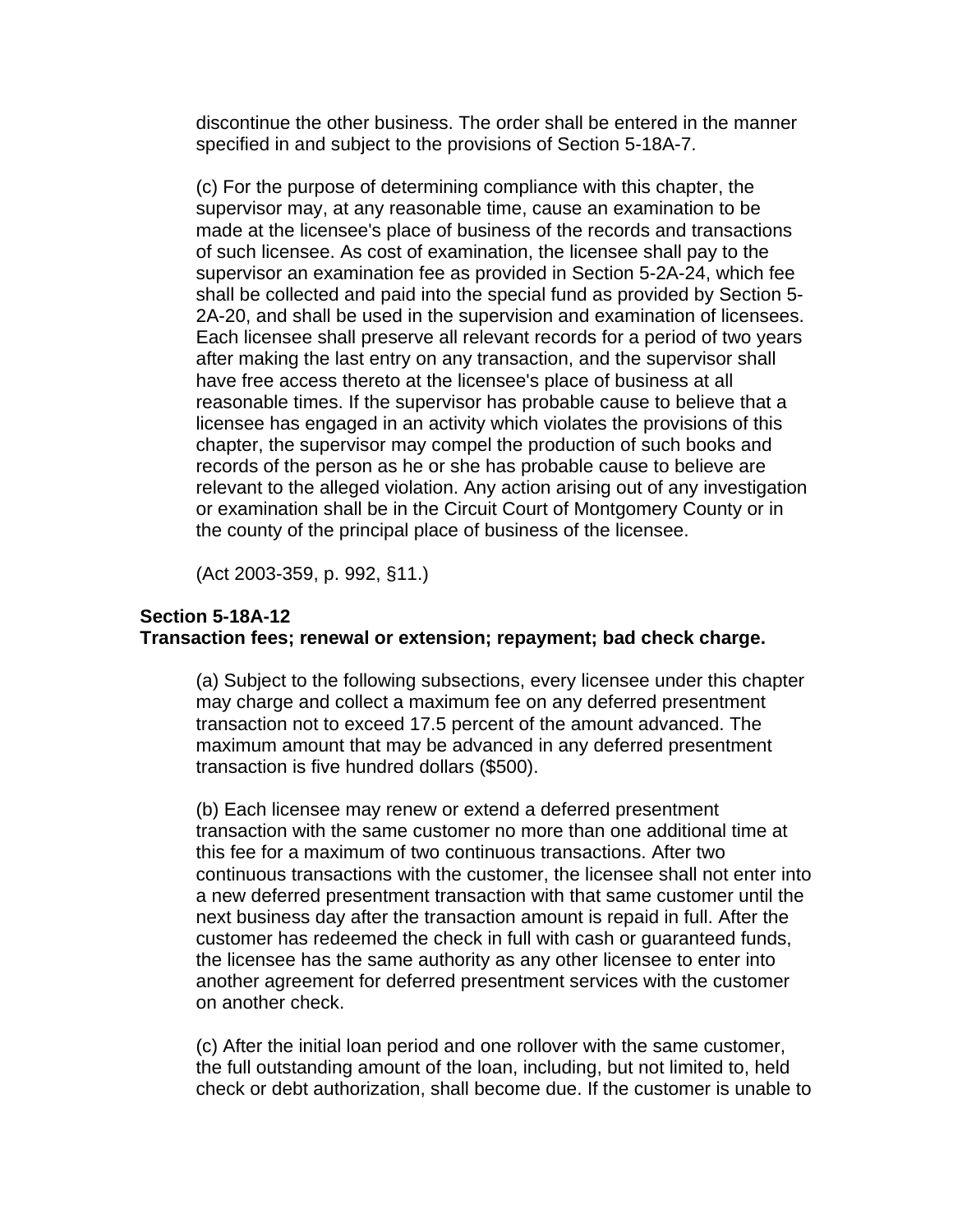repay the outstanding balance in full, the licensee may offer the customer an extended repayment option of four equal monthly installments of the remaining balance. The licensee shall not commence any civil action to collect on a transaction in default until written notice has been sent notifying the customer of his or her rights. If the customer fails to exercise his or her rights within 15 days of the notice, the licensee may commence action to collect on a transaction in default.

(d) If there are insufficient funds to pay a check on the date of presentment, the licensee may charge a fee authorized in Section 8-8-15; however, only one such fee may be collected with respect to any particular transaction. No other fees or charges of any kind may be charged or collected from customers except those authorized herein. No person shall use any device, subterfuge, or pretense whatsoever, including, but not limited to, catalog sales, discount vouchers, Internet instant-rebate programs, phone card clubs, or any agreement, including agreements with affiliated persons, with the intent to obtain greater charges than would otherwise be authorized by this chapter.

(Act 2003-359, p. 992, §12.)

# **Section 5-18A-13 Duties of licensee.**

(a) A licensee may not knowingly enter into a deferred presentment transaction with a customer that has outstanding deferred presentment transactions from any lender at any location that exceeds five hundred dollars (\$500) for the term of the loan.

(b) Before a licensee shall present for payment or deposit a check or debit authorization accepted by the licensee, the check shall be endorsed with the actual name under which the licensee is doing business.

(c) Any agreement for a deferred presentment transaction shall be in writing and signed by the checking account holder. The customer in a deferred presentment contract shall have the right to redeem the check or debit authorization from the licensee before the agreed date of deposit upon payment to the licensee of the amount of the contract. A licensee shall not defer presentment of any personal check or debit authorization for less than 10 days nor more than 31 calendar days after the date of the contract.

(d) The licensee shall notify the district attorney for the circuit in which the check was received within five business days after being advised by the payer financial institution that a check or draft has been altered, forged, stolen, obtained through fraudulent or illegal means, negotiated without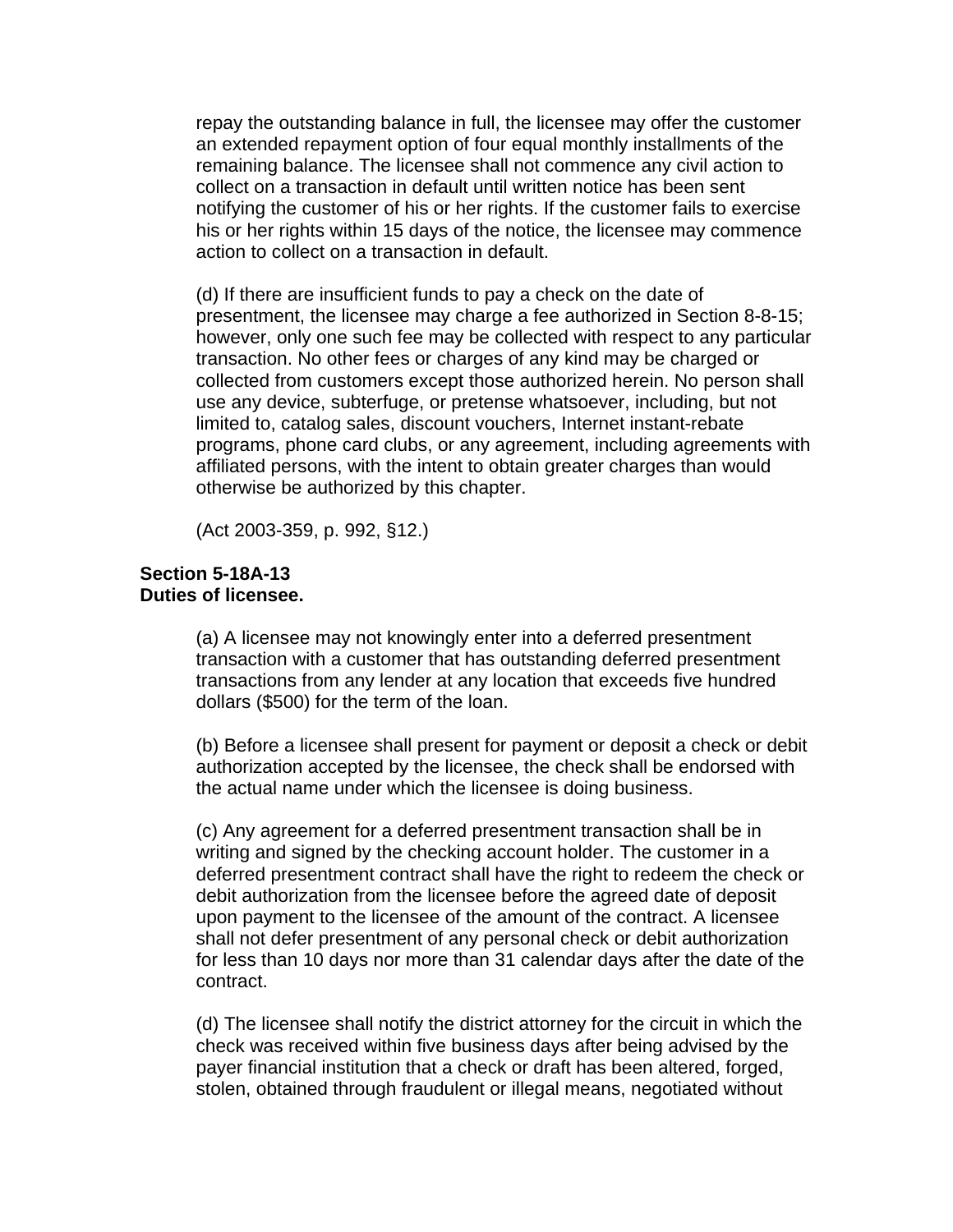proper legal authority, or represents the proceeds of illegal activity. If a check or draft is returned to the licensee by the payer financial institution for any of these reasons, the licensee shall not release the check, draft, or money order without the consent of the district attorney or other investigating law enforcement authority.

(e) A licensee shall comply with all provisions of state and federal law regarding cash transactions and cash transaction reporting.

(f) A licensee shall provide each prospective customer, before consummation of the deferred presentment agreement, with a written explanation in clear, understandable language of the fees to be charged by the licensee and the date on which the check or debit authorization may be deposited or presented by the licensee. All fees associated with deferred presentment transactions shall be disclosed as finance charges as required by the Federal Truth-in-Lending Act, 15 U.S.C. §1605, its regulations, 12 C.F.R. Part 226, and Official Staff Commentary as adopted by the Federal Reserve Board. The supervisor may promulgate rules establishing additional requirements in order to assure complete and accurate disclosures. The customer, prior to entering into a deferred presentment transaction, shall receive and acknowledge an accurate and complete notification and disclosure of the itemized and total amounts of all fees and other costs that will or potentially could be imposed as a result of such agreement. This subsection shall not create any inference that a particular method of disclosure was required prior to June 20, 2003. All customers will be notified in clear and conspicuous language that the deferred presentment check or debit authorization after one rollover, will be subject to terms and conditions described in subsection (c) of Section 5-18A-12. The terms and conditions of the transaction shall be provided in the notification.

(g) A licensee shall issue a copy of the written agreement to each person for whom a licensee defers deposit of a check or debit authorization. The written agreement shall include the information described in subsection (f) and the extended repayment program described in subsection (c) of Section 5-18A-12.

(h) If a check is returned to the licensee from a payer financial institution due to insufficient funds or a closed account, the licensee shall have the right to all civil remedies allowed by law, except as provided for in Section 5-18A-12, to collect the check and may recover court costs and a reasonable attorney's fee. The attorney's fee may not exceed 15 percent of the face amount of the check or debit authorization. No individual who issues a personal check or authorizes a debit for his or her checking account to a licensee for the purpose of a deferred presentment transaction under this chapter shall be convicted pursuant to Section 13A-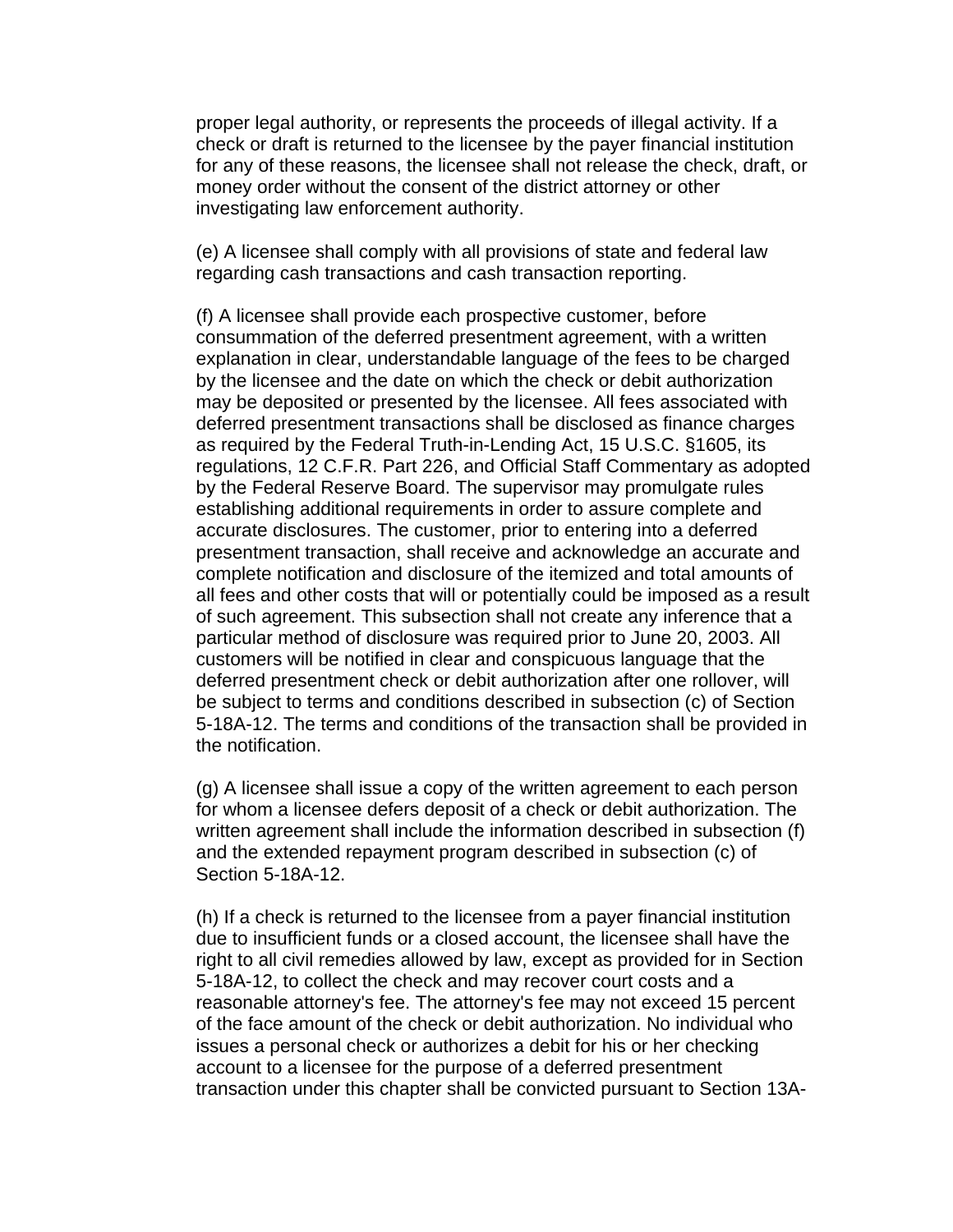9-13.1, if the check or debit authorization is returned due to insufficient funds. Checks or debit authorizations returned to the licensee due to a closed account may be collected pursuant to Section 13A-9-13.1.

(i) No licensee may alter or delete the date on any check accepted by the licensee. No licensee may accept an undated check or debit authorization or a check or debit authorization dated on a date other than the date on which the licensee accepts the check or debit authorization.

(j) No licensee shall engage in unfair or deceptive acts, practices, or advertising in the conduct of the licensed business.

(k) No licensee shall require a customer to provide security for the transaction or require the customer to provide a guaranty from another person.

(l) Each licensee shall pay all proceeds for any deferred presentment transaction in cash and directly to the customer.

(m) Every licensee shall conspicuously and continuously display a schedule of all fees, charges, and penalties for all services provided by the licensee. The schedule of fees shall contain the following statement in all capital letters and in l2-point type or larger immediately above the space for the borrower's signature: NOTICE: FEES FOR DEFERRED PRESENTMENT TRANSACTIONS MAY BE SIGNIFICANTLY HIGHER THAN FOR OTHER TYPES OF LOANS.

(n) A deferred presentment provider shall not redeem, extend, or otherwise consolidate a deferred deposit agreement with the proceeds of another deferred presentment transaction made by the same or affiliated deferred presentment provider except as expressly provided in Section 5- 18A-12.

(o) The licensee shall use a third party private sector database, where available, to ensure that the customer does not have outstanding deferred presentment transactions that exceed five hundred dollars (\$500).

(Act 2003-359, p. 992, §13.)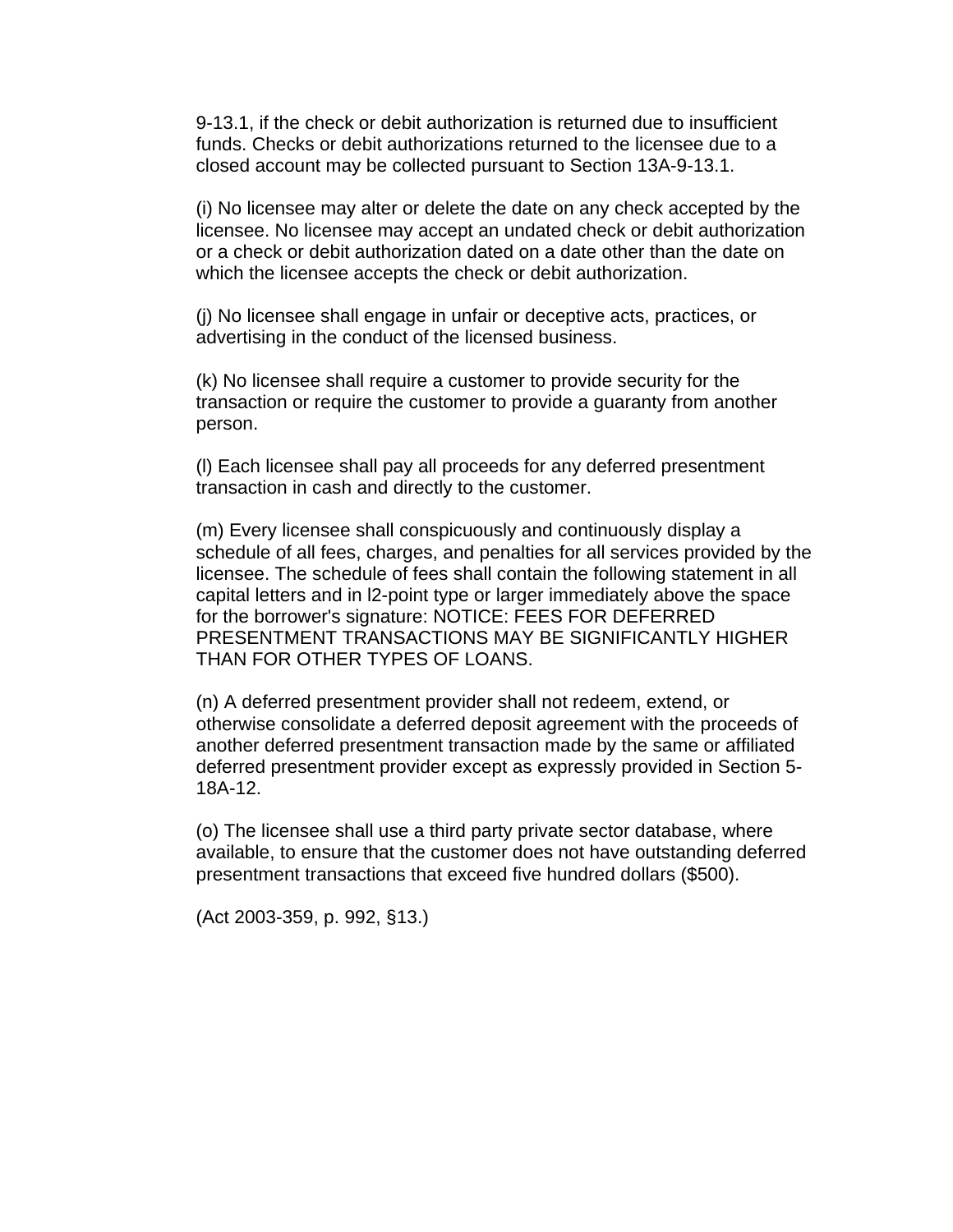# **Section 5-18A-14 Denial of application; hearing.**

(a) If the supervisor determines that an applicant is not qualified to receive a license, the supervisor shall notify the applicant in writing that the application has been denied, stating the basis for denial.

(b) If the supervisor denies an application or if the supervisor fails to act on an application within 90 days after the filing of a properly completed application, the applicant may make a written demand to the supervisor for a hearing as provided in subsection (a) of Section 5-18A-7 before the supervisor on the question of whether the license should be granted.

(c) At the hearing, the burden of proving that the applicant is entitled to a license shall be on the applicant. A decision of the supervisor following any hearing on the denial of a license may be subject to review by the circuit court pursuant to Title 6.

(Act 2003-359, p. 992, §14.)

#### **Section 5-18A-15**

#### **Suspension or revocation of license; hearing.**

(a) The supervisor may, after notice and hearing, suspend or revoke any license if the supervisor finds that the licensee has knowingly or through lack of due care committed any of the following actions:

(1) Failed to pay the annual license fee imposed by this chapter or an examination fee imposed by the supervisor under the authority of this chapter.

(2) Committed fraud, engaged in a dishonest activity, or made misrepresentations.

(3) Violated a provision of this chapter, an administrative regulation issued pursuant to this chapter, or has violated any other law in the course of its or his or her dealings as a licensee.

(4) Made a false statement in the application for the license or failed to give a true reply to a question in the application.

(5) Demonstrated incompetence or untrustworthiness to act as a licensee.

(6) Entered or caused to be entered or allowed to be entered any false information on any business record of the licensed activity, including, but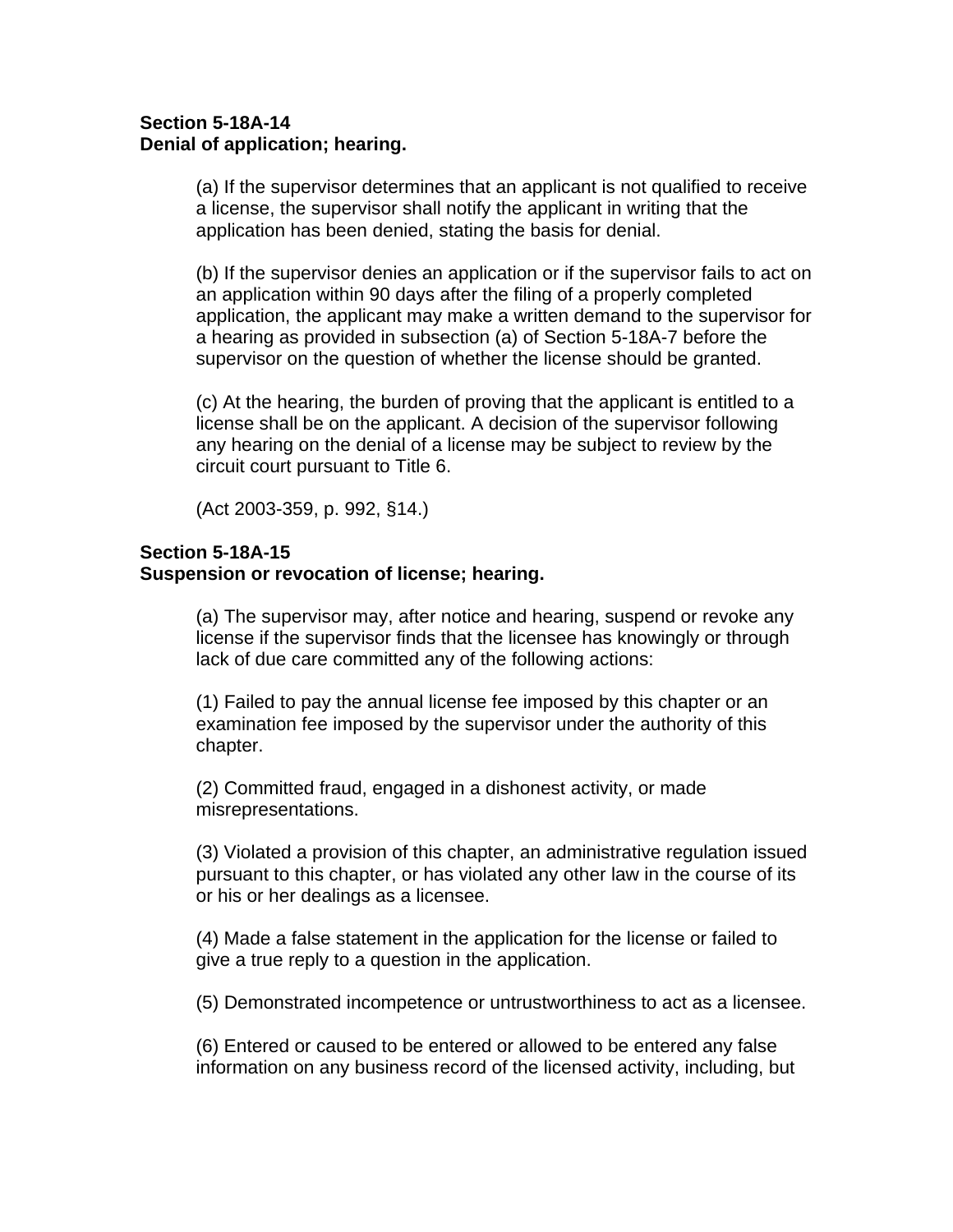not limited to, any information in customer agreements and on deferred presentment checks or debit authorizations.

(b) If the reason for revocation or suspension of a license of the licensee at any one location is of general application to all locations operated by a licensee, the supervisor may revoke or suspend all licenses issued to a licensee.

(c) A hearing shall be held on written notice given at least 20 days prior to the date of the hearings.

(Act 2003-359, p. 992, §15.)

# **Section 5-18A-16 Violations of chapter.**

If, after a hearing, the supervisor finds that a person has violated this chapter or any administrative regulation issued pursuant to this chapter, the supervisor may take any one or more of the following enforcement actions:

(1) Order the person to cease and desist violating the chapter or any administrative rules issued pursuant thereto.

(2) Require the refund of any fees collected by such person in violation of this chapter.

(3) Order the person to pay to the supervisor a civil penalty of not more than one thousand dollars (\$1,000) for each transaction in violation of this chapter.

(Act 2003-359, p. 992, §16.)

# **Section 5-18A-17 Consent orders; civil or criminal penalties; extraordinary circumstances.**

(a) The supervisor may enter into consent orders at any time with any person to resolve any matter arising under this chapter. A consent order shall be signed by the person to whom it is issued, or a duly authorized representative, and shall indicate agreement to the terms contained therein. A consent order need not constitute an admission by any person that any provision of this chapter, or any rule, regulation, or order promulgated or issued pursuant to this chapter has been violated, nor need it constitute a finding by the supervisor that such person has violated any provision of this chapter or any rule, regulation, or order promulgated or issued hereunder.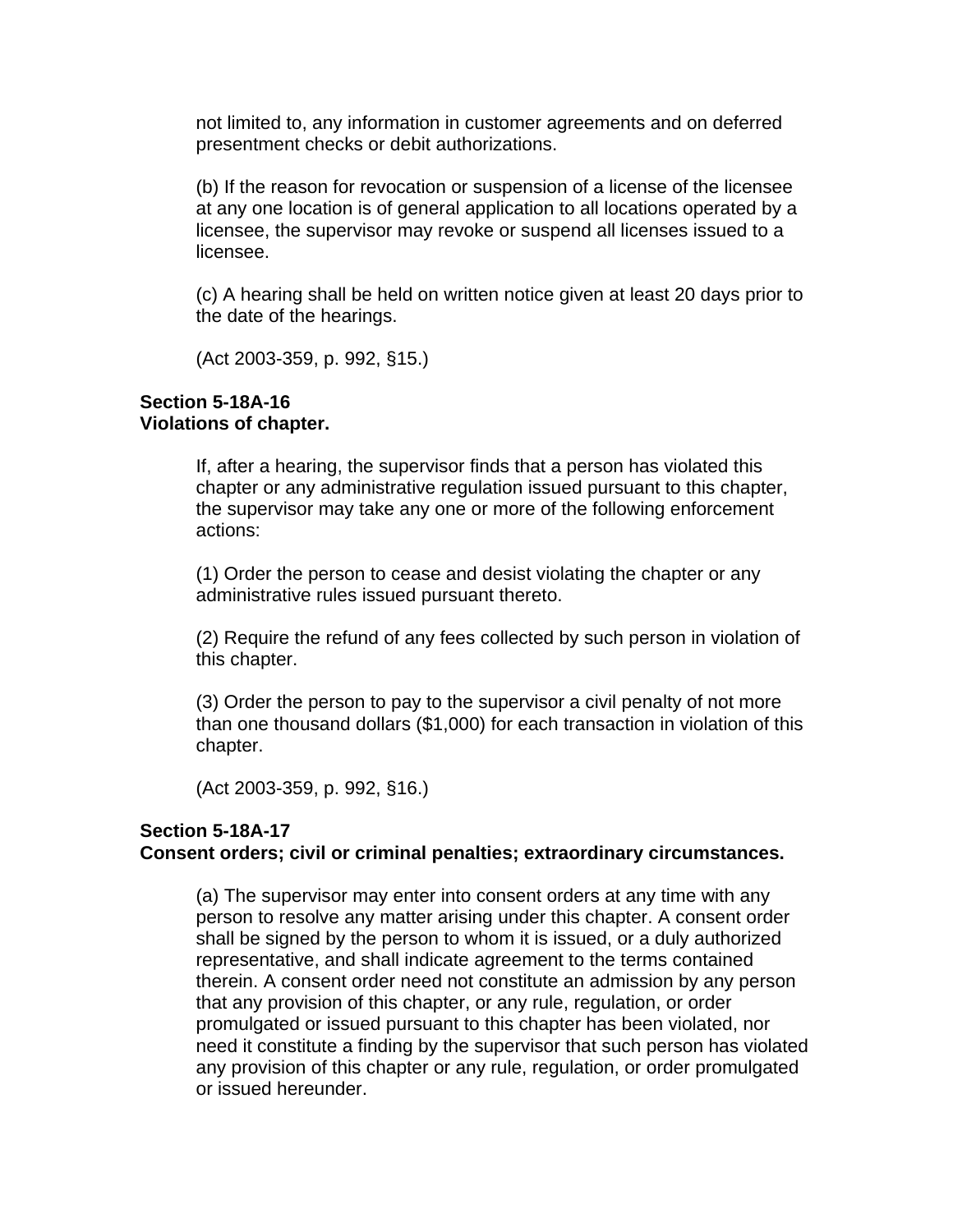(b) Notwithstanding the issuance of a consent order, the supervisor may seek civil or criminal penalties or compromise civil penalties concerning matters encompassed by the consent order.

(c) In cases involving extraordinary circumstances requiring immediate action, the supervisor may take any enforcement action authorized by this chapter without providing the opportunity for a prior hearing.

(Act 2003-359, p. 992, §17.)

# **Section 5-18A-18 Written complaint; investigation; compliance with subpoena.**

(a) Any person aggrieved by the conduct of a licensee under this chapter in connection with the regulated activities of the licensee may file a written complaint with the supervisor who may investigate the complaint.

(b) In the course of the investigation of the complaint, the supervisor may do the following:

(1) Subpoena witnesses.

(2) Administer oaths.

(3) Examine any individual under oath.

(4) Compel the production of records, books, papers, contracts, or other documents relevant to the investigation.

(c) If a person fails to comply with a subpoena of the supervisor under this chapter or to testify concerning any matter about which the person may be interrogated under this chapter, the supervisor may petition any court of competent jurisdiction for enforcement.

(d) The license of any licensee under this chapter who fails to comply with a subpoena of the supervisor may be suspended pending compliance with the subpoena.

(Act 2003-359, p. 992, §18.)